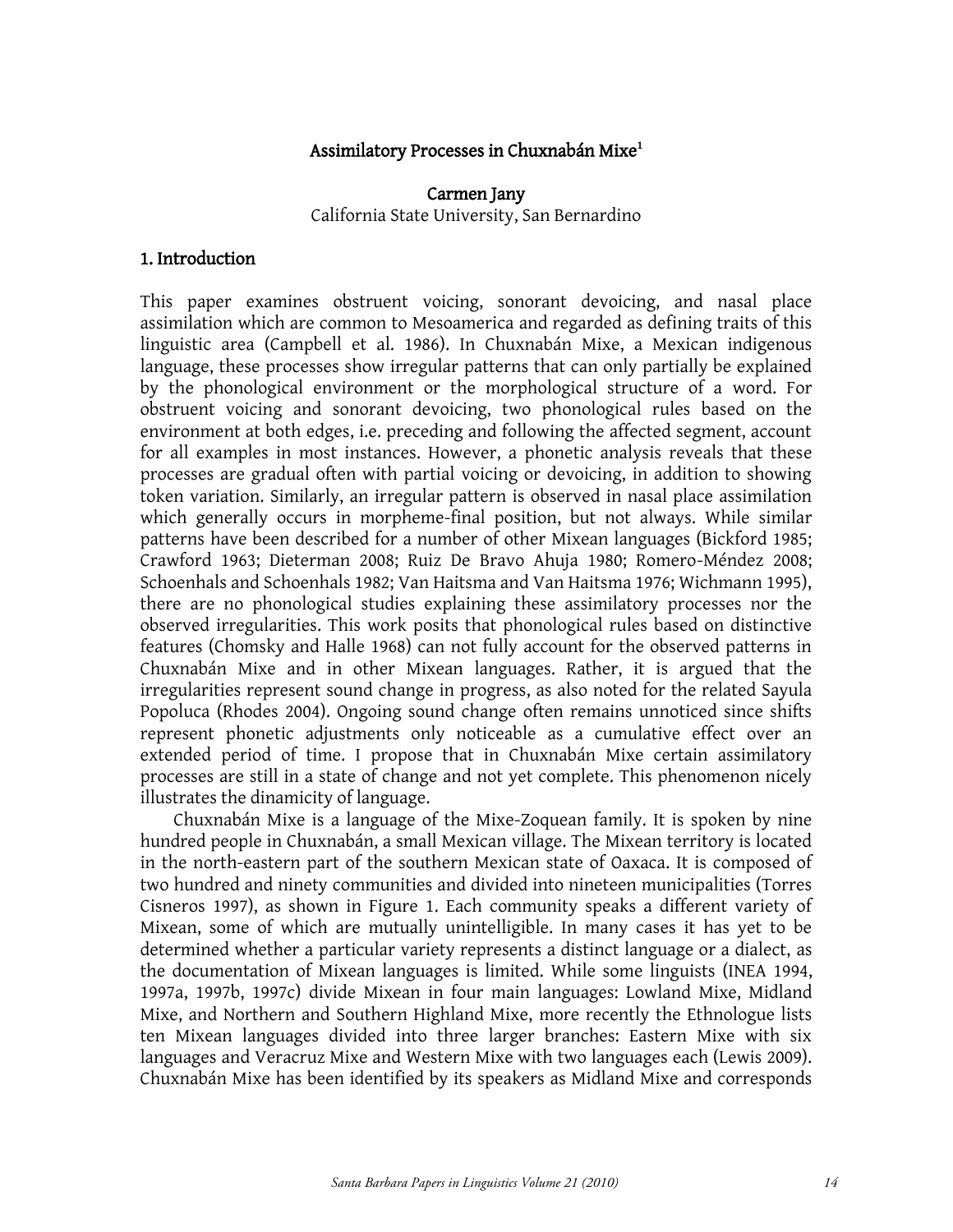to Quetzaltepec Mixe in the Ethnologue entry. Speakers of Chuxnabán Mixe indicate that they understand Quetzaltepec Mixe and communicate with members of that community in Mixean, rather than in Spanish. Communication with Mixean speakers from more distant communities occurs in Spanish to ensure mutual comprehension.

There are only a few published grammars and dictionaries of the many Mixean varieties (De la Grasserie 1898; Hoogshagen and Hoogshagen 1997; Ruiz de Bravo Ahuja 1980; Romero-Méndez 2008; Schoenhals and Schoenhals 1982; Van Haitsma 1976); so far no grammar has been published of Chuxnabán Mixe. The data for this research were collected during two field trips in 2006 and in 2008 and during weekly sessions with a native speaker living in Los Angeles. The data consists of wordlists, narratives, and some elicited verb forms and sentences. The recordings were made on either a Mini-Disc recorder or a Solid State Edirol recorder with a head-mounted Shure microphone. Sound files were examined using Sound Forge and Praat software. Male and female speakers were recorded ranging from seventeen to eighty years of age. The examples in this paper are represented using an official orthography which was established in collaboration with community members in 2008.



Figure 1: The Mixean Territory Source: http://www.redindigena.net/ser/pueblomixe/mapa.html

The following sections describe the Chuxnabán Mixe phoneme inventory, obstruent voicing and sonorant devoicing patterns, and nasal place assimilation.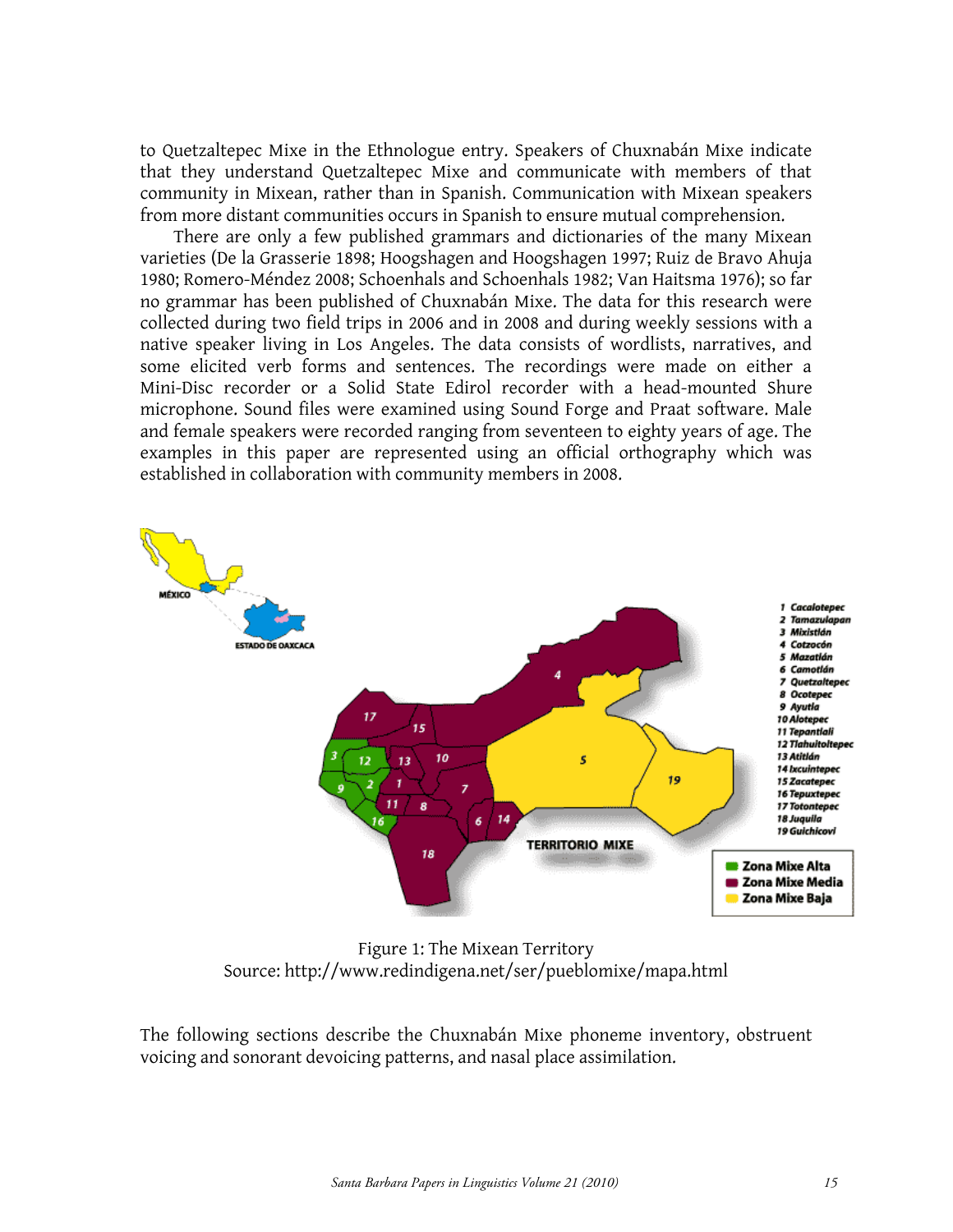### 2. Chuxnabán Mixe Phoneme Inventory

The Mixean languages have a relatively simple consonant system that varies little from language to language. In Chuxnabán Mixe, there are eleven consonantal phonemes: seven obstruents /p, t, k,  $\frac{2}{3}$ , x, h, ts/ and four sonorants /n, m, w, y/, in addition to eight phonemes /b, d, g, f, s, ɾ, r, l/ occurring in Spanish loans. The consonants are summarized in Table 1. Corresponding symbols in the practical orthography, if different from the symbols used in the International Phonetic Alphabet (IPA), are included in angled brackets. Phonemes from Spanish loans are in parentheses.

|            |       | Bilabial   Alveolar         | Postalveolar            | Palatal   | Velar | Glottal       |
|------------|-------|-----------------------------|-------------------------|-----------|-------|---------------|
| Plosives   | p/(b) | t/(d)                       |                         |           | k/(g) | $\frac{2}{5}$ |
| Nasals     | m     | n                           |                         |           |       |               |
| Fricatives |       | $\left( \text{s}\right)$    | < x >                   |           |       | h <i></i>     |
| Affricates |       | ts                          | $(t$ $\zeta$ <ch>)</ch> |           |       |               |
| Rhotic     |       | $\frac{1}{r}$ $\frac{1}{r}$ |                         |           |       |               |
| Lateral    |       |                             |                         |           |       |               |
| Glides     | W     |                             |                         | $<$ V $>$ |       |               |

Table 1. Chuxnabán Mixe Consonant Inventory with Phonemes from Spanish Loans

All consonants can also be palatalized. Palatalization acts as a suprasegmental process affecting consonants and adjacent vowels (Dieterman 2008). It can be either phoneme-induced or morpheme-induced. One of the affricates, /ch/ [tʃ], generally results from morpheme-induced palatalization and is often not treated as a separate phoneme in descriptions of other Mixean varieties. It has been included in the phoneme chart here for two reasons: (1) while morpheme-induced suprasegmental palatalization of other consonants manifests by having an onglide and an offglide, this is not always the case for /ch/ and (2) in Chuxnabán Mixe /ch/ cannot be traced back to phoneme- or morpheme-induced palatalization in all instances.

While the consonant system is fairly simple with almost no variation among the different Mixean languages, these languages vary greatly in their complex vowel systems (Suslak 2003). For instance, Totontepec Mixe has nine phonemic vowels (Schoenhals and Schoenhals 1982), but only six are reported for Coatlán Mixe (Hoogshagen and Hoogshagen 1959, 1997) and for San José El Paraíso Mixe (Van Haitsma and Van Haitsma 1976), the same as for Chuxnabán Mixe. All Mixean languages, including Chuxnabán Mixe, show a phonemic vowel length distinction and a phonemic phonation contrast between plain, aspirated, and creaky (glottalized and interrupted) vowels. This results in the following syllable nuclei: V, VV, V<sup> $\gamma$ </sup>V, VVH, V $\gamma$ , with the latter two having a laryngeal segment in the final portion of the vowel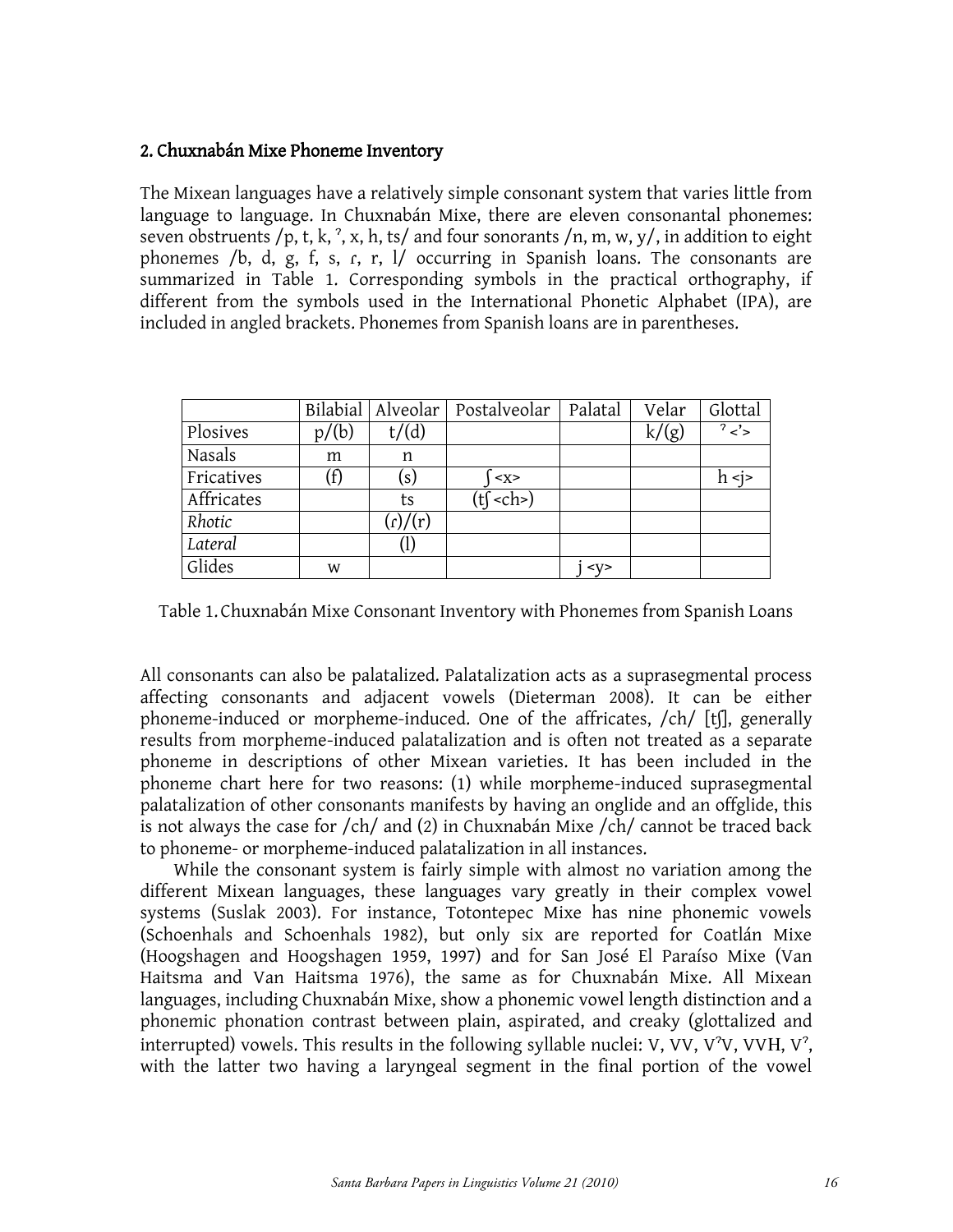blocking obstruent voicing of a following segment, as will be discussed in the next section. Moreover, a typologically rare three-way phonemic vowel length contrast has been noted for two Mixean varieties: Coatlán Mixe (Hoogshagen 1959) and San José El Paraíso Mixe (Van Haitsma 1976). Such as constrast has not been confirmed for Chuxnabán Mixe (Jany 2006, 2007). Table 2 summarizes the vowel qualities found in Chuxnabán Mixe. Corresponding symbols used in the orthography, if different from the IPA symbols, are included in angled brackets.

| $(y \le ii)$           | <ë> |  |
|------------------------|-----|--|
| $(\varnothing \leq 0)$ |     |  |
| (æ <ä>)                | u   |  |

Table 2. Chuxnabán Mixe Vowel Inventory

Three of the vowel qualities,  $[\alpha, \alpha, \gamma]$ , generally do not show a phonemic contrast since they stem from suprasegmental palatalization or from interdialectal borrowing. Two of these vowels, [ø] and [ʏ], always occur in palatalized environments, mostly in stem alternations of verbs. The third marginal vowel [æ] shows some variation between speakers and tokens of the same word. For example, some instances of *maajtsk* 'two' have pronunciations closer to [a], while others are pronounced with [æ], even by the same speaker. As a result, these marginal three vowels are included in parentheses in Table 2.

As mentioned above, palatalization in Chuxnabán Mixe, as in other Mixean languages (Dieterman 2008; Hoogshagen and Hoogshagen 1997; Romero-Méndez 2008; Schoenhals and Schoenhals 1982; Van Haitsma and Van Haitsma 1976), is a suprasegmental process affecting not only the palatalized consonant, but adjacent vowels as well. This is perceived as an onglide and an offglide. Furthermore, it is manifested by a change in the formant structure of adjacent vowels lowering F1 and raising F2. The latter indicates fronting. One exception is the palatalized palatal glide /y/, because it does not undergo any changes with morpheme-induced palatalization (Dieterman 2008; Jany 2006). Suprasegmental palatalization is either phoneme-induced or morpheme-induced. Phoneme-induced palatalization occurs in compounding, as in the following examples.

#### (1) Phoneme-induced Palatalization in Compounding

| (a) | teky 'leg'         | $+$ | tu'uk 'one<br>$\rightarrow$ | <i>tekychu'uk</i> 'one-legged'                      |
|-----|--------------------|-----|-----------------------------|-----------------------------------------------------|
| (b) | kachy 'rib'        | $+$ | paajk 'bone' ->             | kachypyaajk 'rib bone'                              |
| (c) | <i>tëy</i> 'truth' |     |                             | kaapxp 'to speak' -> tëykyaapxp 'to tell the truth' |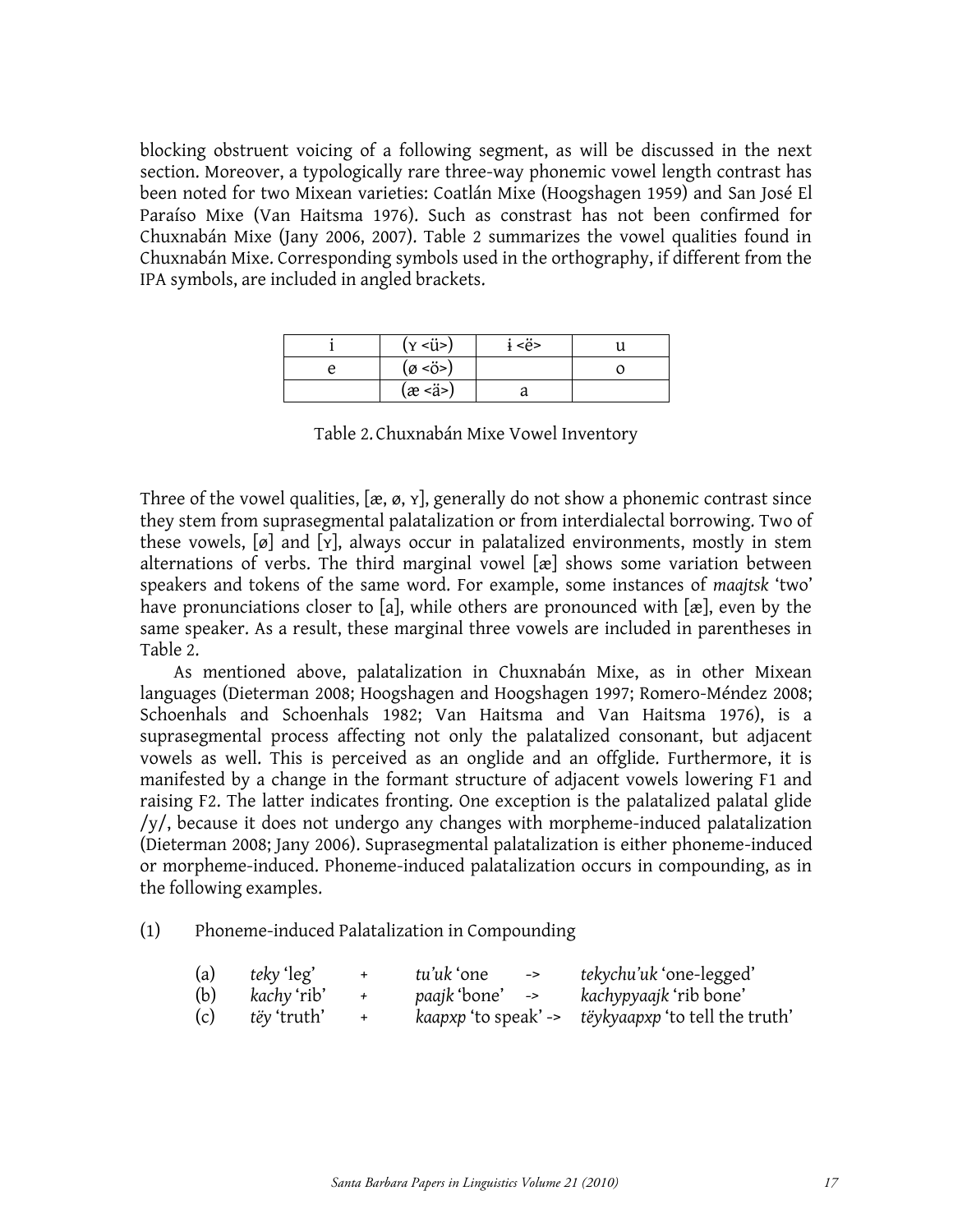Morpheme-induced palatalization occurs with the  $3<sup>rd</sup>$  person possessive prefix  $y$ -, as shown in the following examples.

(2) Morpheme-induced Palatalization with Possessive Prefix *y-*

| (a) | $V^-$ | noky 'paper'         | -> nyöky 'his/her paper'         |
|-----|-------|----------------------|----------------------------------|
| (b) |       | <i>tëëjk</i> 'house' | -> <i>chëëjk</i> 'his/her house' |

The phoneme  $/y/$  is clearly distinct from morpheme-induced palatalization. This is apparent because it does not palatalize the person prefixes *n-* and *m-*. However, the third person prefix *y-* palatalizes a following root-initial nasal. This is illustrated in the following examples.

```
(3) Phoneme /y/
```
*n-* '1st person' + *yä'än* 'tongue' *-> nyä'än* 'my tongue' [njæˀæn]

(4) Morpheme /y/

*y-* '3rd person' + *niixuy* 'shirt' -> *nyiixuy* 'his shirt' [ɲiːˈʐuj]

In addition, the two processes are different phonetically as one can also cause voicing of the following segment, but the other can't. This will be discussed in the following section.

# 3. Voicing and Devoicing Patterns

In Chuxnabán Mixe all obstruent phonemes are voiceless, while all sonorant phonemes are voiced. However, obstruents have voiced allophones and sonorants have voiceless allophones. The conditioning factors for these allophones are discussed below.

## 3.1 Obstruent Voicing

Obstruent voicing occurs after nasals and glides, except word-finally, and intervocalically, except after aspirated and glottalized vowels. This is shown in the examples below.

(5) Obstruent Voicing before/after Nasals & Glides Word-medially

| (a) | chowpëch   | ['tfowbit]            | 'expensive'         |
|-----|------------|-----------------------|---------------------|
| (b) | tëygyaapxp | [tij'gja:pp]          | 'to tell the truth' |
| (c) | ankëëxp    | $[$ aŋ $'$ gɨːʂp̄ $]$ | 'above'             |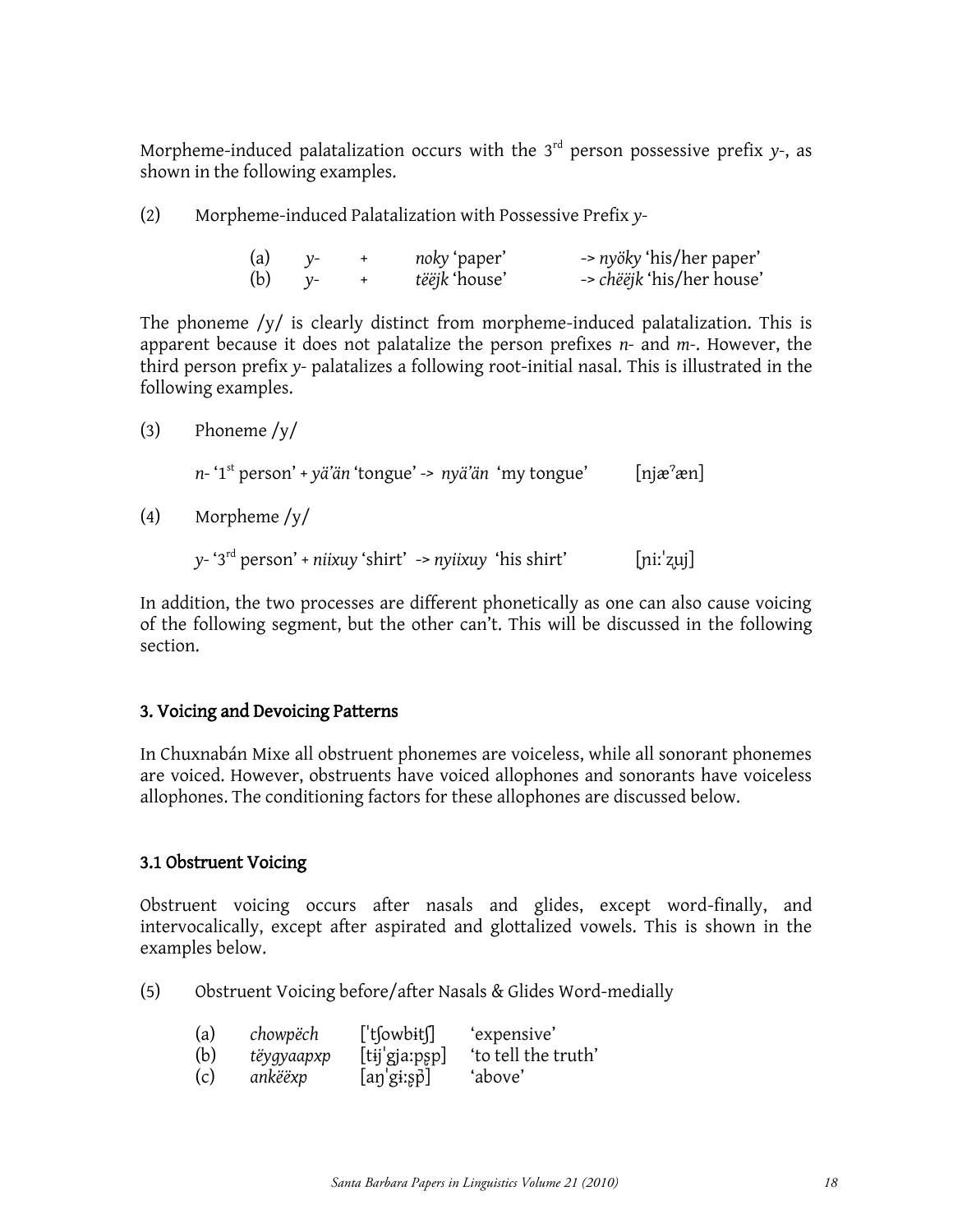| (d) | puuypyaajk | $[{\text{pui}}'$ $\dot{\nu}$ a $\dot{h}$ k] | 'femur'       |
|-----|------------|---------------------------------------------|---------------|
| (e) | poopniij   | [po:b'ni:b]                                 | 'white chili' |
| (f) |            | atsëmtsu'uch [adzim'dzu'uts]                | 'pork meat'   |

(6) Obstruent Voicing after Nasals Word-initially

| (a) | пхах   | $\lfloor$ 'nzas] | 'my fish'  |
|-----|--------|------------------|------------|
| (b) | ntëëjk | [ndi: hk]        | 'my house' |

(7) Obstruent Voicing in Intervocalic Position

| (a) | axux       | $[a'z\mu\epsilon]$ | 'garlic'                            |
|-----|------------|--------------------|-------------------------------------|
| (b) | pojënë     | $\lceil$ pohini]   | 'fast'                              |
| (c) | wa'akoo'ëp |                    | $[wa^2a'go'^2ip]$ 'to stop walking' |

Voicing does not occur word-finally and after glottalized or aspirated vowel nuclei. Moreover, obstruent clusters and geminates are not voiced. This is illustrated below.

(8) No Obstruent Voicing Word-finally

(a) maank [maːnkʰ] 'son'

(9) No Obstruent Voicing after Glottalized or Aspirated Vowel Nuclei

| (a) | jyüüka'të  | $[$ hj $\mu$ : $g$ <sup>'</sup> a <sup>2</sup> ti] | 'they lived' |
|-----|------------|----------------------------------------------------|--------------|
| (b) | naajkëmëch | $\lceil$ 'naː <sup>h</sup> kɨmɨts                  | 'we descend' |

(10) No Obstruent Voicing in Consonant Clusters or Geminates

| (a) | tuktuujk | [tukh'tu:hkh]  | 'eight' |
|-----|----------|----------------|---------|
| (b) | jappëk   | ['hap: $ikh$ ] | 'there' |

Voicing in compound words depends on the phonological structure of the compound rather than on the phonological structure of the words of which it is composed. This becomes apparent in compounds with vowel-initial words. In Chuxnabán Mixe, as in other Mixean languages, vowel-initial words generally add an initial glottal stop to avoid onsetless syllables. It is obligatorily inserted in compounding where two adjacent vowels would occur otherwise, and when a prefix vowel-final is added to a vowel-initial word. However, the glottal stop is omitted in compounds which would result in one of the following sequences (1)  $C +$  Glottal or (2) Glottal + C. Therefore, word-final obstruents which become word-medial in compounding are voiced between vowels and before or after nasals or glides, unless they occur in a consonant cluster with obstruents. This is shown below.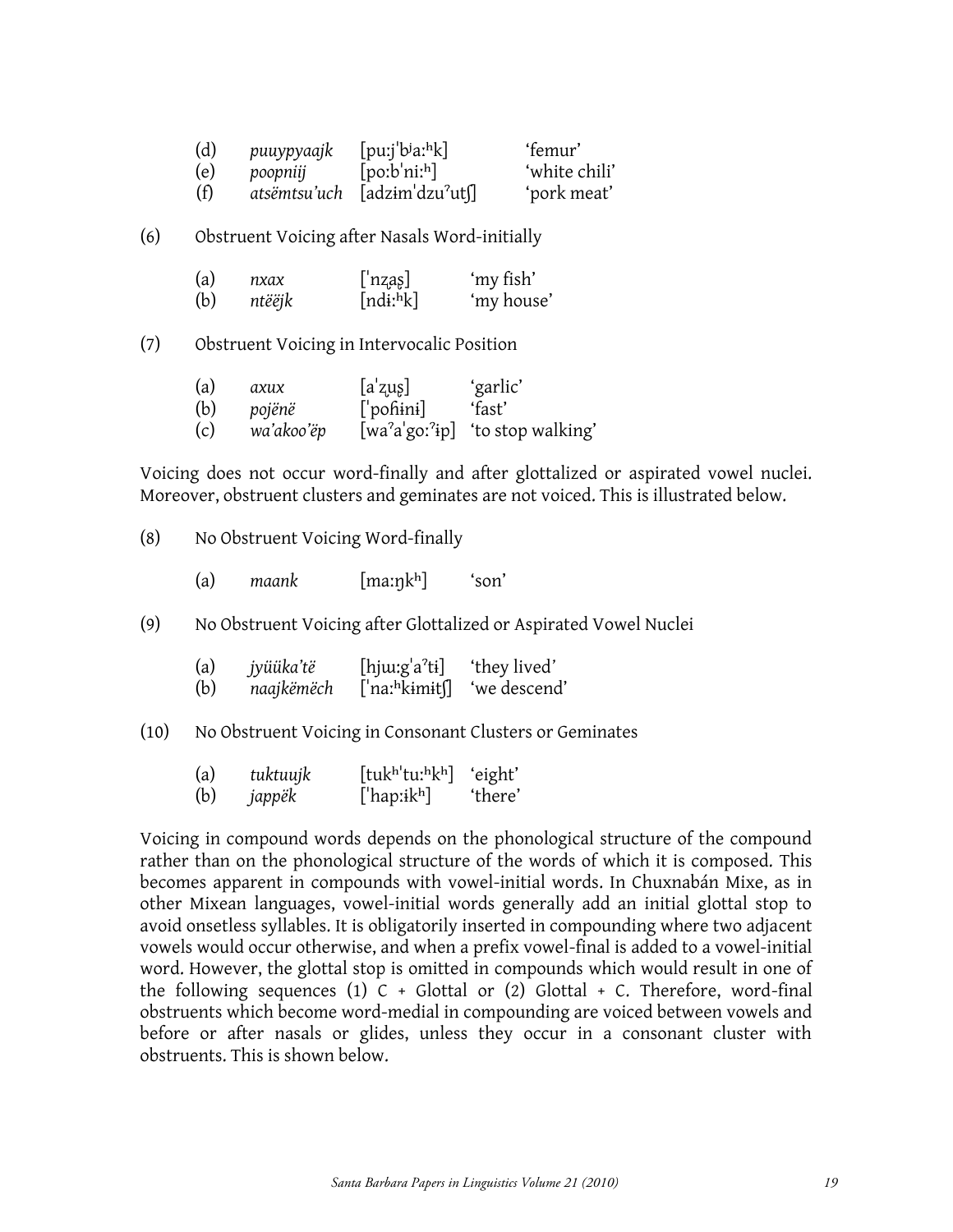(11) Obstruent Voicing in Compounds

|  | (a) $xook' wet' +$<br>(b) $pa'ak'$ sweet' + |  | nik 'shadow' -> xooknik [s:g'nik] 'humid'<br>'uujts 'herb' -> pa'akuujts [pa'ag'uːhts] 'sweet |       |
|--|---------------------------------------------|--|-----------------------------------------------------------------------------------------------|-------|
|  |                                             |  |                                                                                               | herb' |

In *pa'akuujts* 'sweet herb' the initial glottal stop does no longer occur in *'uujts* 'herb' when it is the second word in a compound. As a result, the previous obstruent, in this case /k/, is voiced.

The voicing pattern in Chuxnabán Mixe can be explained with one phonological rule. Voiceless obstruents are voiced if they occur between two voiced segments:

```
[-\text{sonorant}]\left[-\text{voice}\right] - \left[-\text{voice}\right] / \left[-\text{voice}\right]
```
Word-edges, aspirated vowels VVH, and glottalized vowels  $V^2$  are regarded as voiceless environments, while interrupted vowels act as a voiced segment. This can be explained with the laryngeal timing of breathiness and glottalization in these vowel nuclei. In breathy and in glottalized vowels breathiness or creakiness occurs in the last portion of the vowel, hence creating a voiceless environment on the right edge of the nucleus, while in interrupted vowels  $V^2V$  creakiness occurs in the middle portion of the vowel leaving a voiced environment on the right edge of the nucleus.

Palatalized consonants are affected by and trigger voicing of adjacent segments in the same way as non-palatalized consonants, i.e. only voiced consonants can cause voicing. However, in Chuxnabán Mixe there are two different palatalization processes, phoneme-induced palatalization and morpheme-induced palatalization. These behave differently and have different phonetic outcomes. Phoneme-induced palatalization occurs in compounds word-medially. If a word ending in the palatal glide precedes another word in a compound, the first segment of the second word is palatalized and voiced, as in the following example.

(12) Obstruent Voicing in Phoneme-induced Palatalization

| (a) | puuypyaajk  | 'femur'             | $\rightarrow$ [puːjˈbjaː <sup>h</sup> k]  |
|-----|-------------|---------------------|-------------------------------------------|
| (b) | je'eykyëëxp | 's/he sent'         | $\rightarrow$ [he <sup>2</sup> ej'gji:sp] |
| (c) | tëyqyaapxp  | 'to tell the truth' | $\rightarrow$ [tij gja:psp]               |
| (d) | monypyu'uts | 'fair yellow'       | $\rightarrow$ [mon'bju'uts]               |

This can be explained by the fact that word-medial palatalization creates an onglide and an offglide. However, if the palatalized consonant is an affricate, which does not trigger an onglide, no voicing occurs, as shown below.

(13) No Obstruent Voicing in Phoneme-induced Palatalization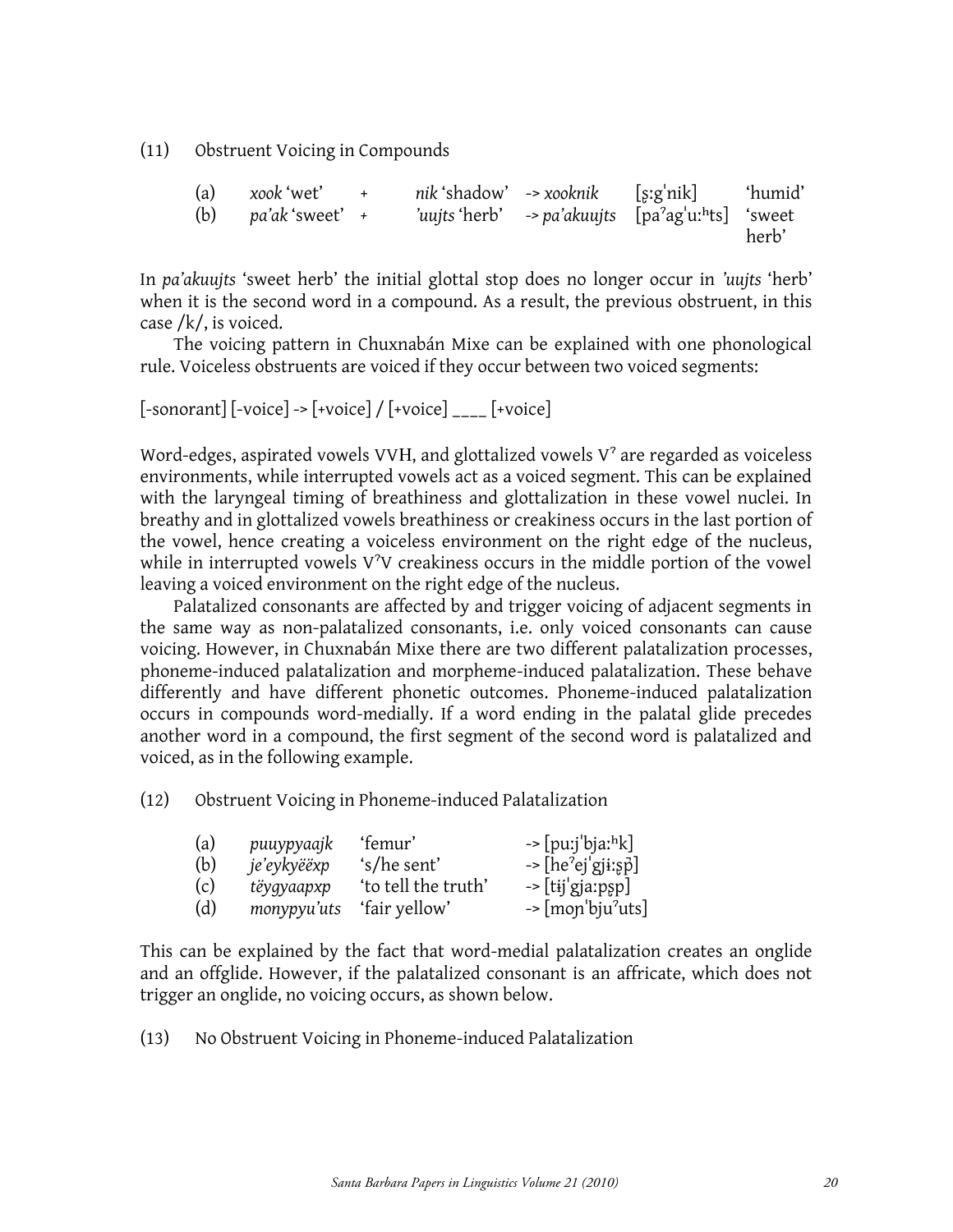(a) *kachypyaajk* 'rib' -> [katʃˈpjaːʰk]

Moreover, if the palatalization process results in a new affricate, no voicing occurs.

(14) No Obstruent Voicing in Phoneme-induced Palatalization

(a) *teky* 'leg' + *tu'uk* 'one' -> *tekychu'uk* 'one-legged' -> [tejkʲˈtʃuˀukʰ]

Phonetically, this process is different from morpheme-induced palatalization which does never cause voicing at word-edges.

(15) No Obstruent Voicing in Morpheme-induced Palatalization

(a)  $v$ -+pak - ->pyak 'his dove' -> [p<sup>j</sup>ak<sup>h</sup>]

The lack of voicing in morpheme-induced palatalization can be explained by metathesis #yCV -> #CyV, hence leaving a voiceless environment to the left.

In addition, clitics do not cause voicing of obstruents when these occur in a voiced environment, as in the following example.

(16) No Obstruent Voicing with Clitics

| (a) | <i>kachy</i> 'basket' $+$ = $\ddot{e}n$ Locative | -> kachën 'in the basket' -> ['kat $\[\mathfrak{lin}\]$ |
|-----|--------------------------------------------------|---------------------------------------------------------|
| (b) | nepyny 'blood' + =ochy 'a lot of'                | -> nepynyöchy'a lot of blood'                           |
|     |                                                  | -> [ne'pjnøts]                                          |

While the above described processes apply to most instances, there are several irregular patterns observed, as well as partial voicing. This will be discussed in Section 3.3 together with the irregularities found in the sonorant devoicing processes described below.

## 3.2 Sonorant Devoicing

Sonorant phonemes are voiced in Chuxnabán Mixe, but they devoice word-finally in clusters and word-initially before obstruents. This is shown in the following examples.

- (17) Sonorant Devoicing Word-finally and Word-initially
	- (a) *kaajpn* 'village' -> [kaː<sup>h</sup>pn]
	- (b)  $a'chmp'custard apple'$  ->  $[at[m\vec{p}]$
	- (c)  $\eta$ *iot* 'my stomach'  $\qquad$  ->  $\lceil \text{nhot}^{\text{h}} \rceil$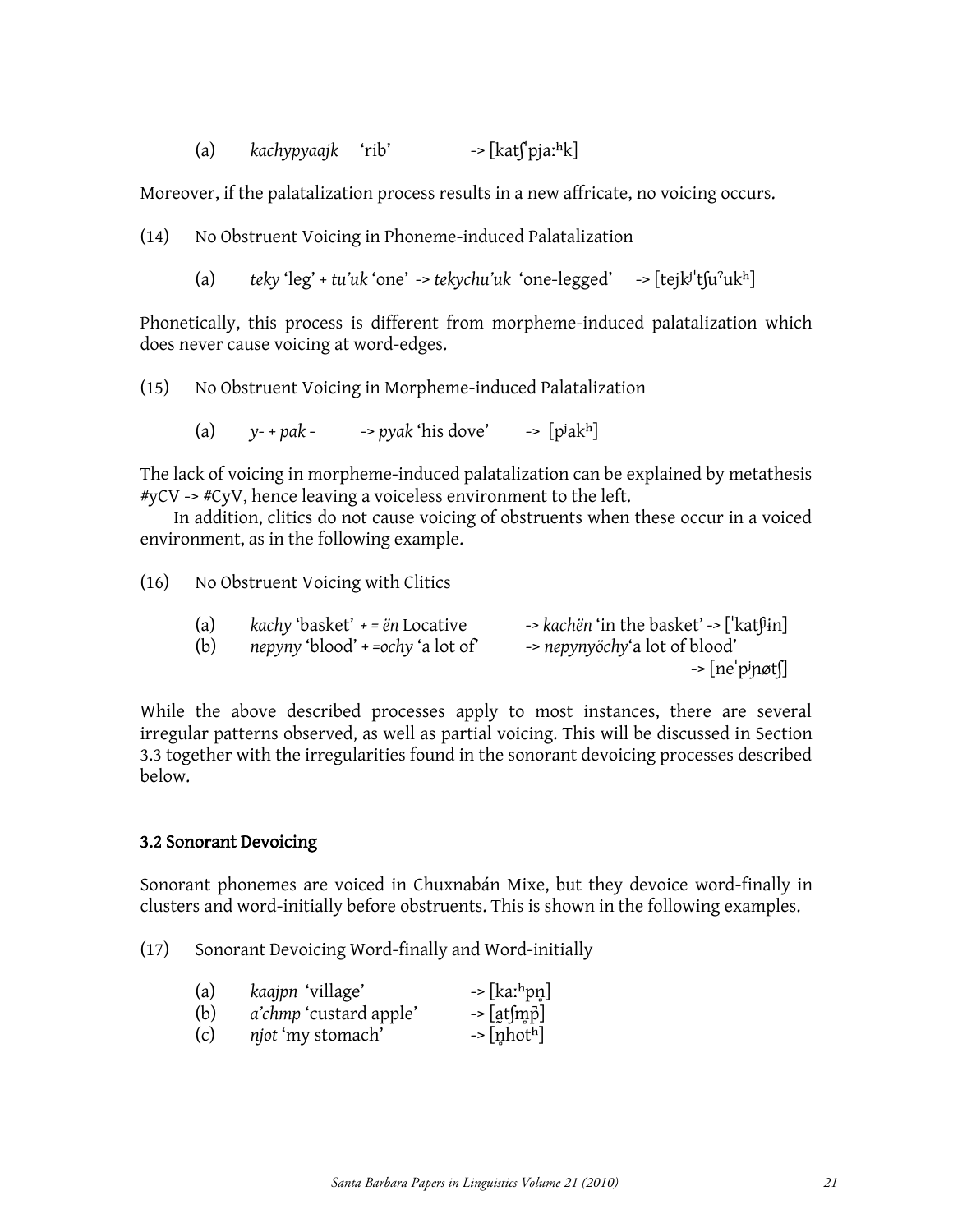The same voicing assimilation rules apply as with obstruent voicing: word-edges are regarded as voiceless environments, and devoicing occurs between two voiceless segments. The following three rules best describe sonorant devoicing:

1.  $[+son, -syllabic]$  ->  $[-voice] / [-voice]$   $[ -voice]$ 2.  $[+son, -syllabic]$  ->  $[-voice] / [-voice]_{---}$ # 3.  $[+son, -syllabic]$   $\rightarrow$   $[-voice]$  /  $\#$   $_{--}$   $[-voice, + cont, -strid]$ 

Glides do not occur in a voiceless environment; therefore they are never devoiced. Palatalized and non-palatalized nasals are equally affected by the devoicing rules, as in the example below.

- (18) Sonorant Devoicing with Palatalized Nasals
	- (a)  $\frac{p}{x}$  *pixyny* 'cotton'  $\frac{-\frac{p}{p}}{p}$

Sonorant devoicing does not occur in consonant clusters resulting from compounding, as in the following example.

- (19) No Sonorant Devoicing in Compounding
	- (a) *kaajpn* 'village' + *kopk* 'summit'-> *kaajpnkopk* 'capital -> [kaːʰpnkopk]

Moreover, while the vowels of clitics do not cause voicing, they prevent final devoicing.

(19) No Sonorant Devoicing with Certain Clitics (same as example 16)

| (a) | kachy 'basket' $+$ = $\ddot{e}n$ 'in' | -> kachën 'in the basket' -> ['kat $\beta$ in] |
|-----|---------------------------------------|------------------------------------------------|
| (b) | nepyny 'blood' + =ochy 'a lot of      | -> nepynyöchy'a lot of blood'                  |
|     |                                       | $\rightarrow$ [ne'p <sup>j</sup> nøts]         |

No examples were found where laryngeal timing is essential in the devoicing process. The same as with obstruent voicing, there is some token variation, and partial devoicing can be observed. These irregularities are discussed below.

# 3.3 Irregular Patterns in Voicing and Devoicing

Two phonological rules could account for most voicing and devoicing patterns observed in Chuxnabán Mixe: (1) voiceless obstruents are voiced if they occur between two voiced segments and (2) voiced non-syllabic sonorants are devoiced if they occur between two voiceless segments. Word-edges, aspirated vowels, and glottalized vowels are regarded as voiceless environments, while interrupted vowels act as voiced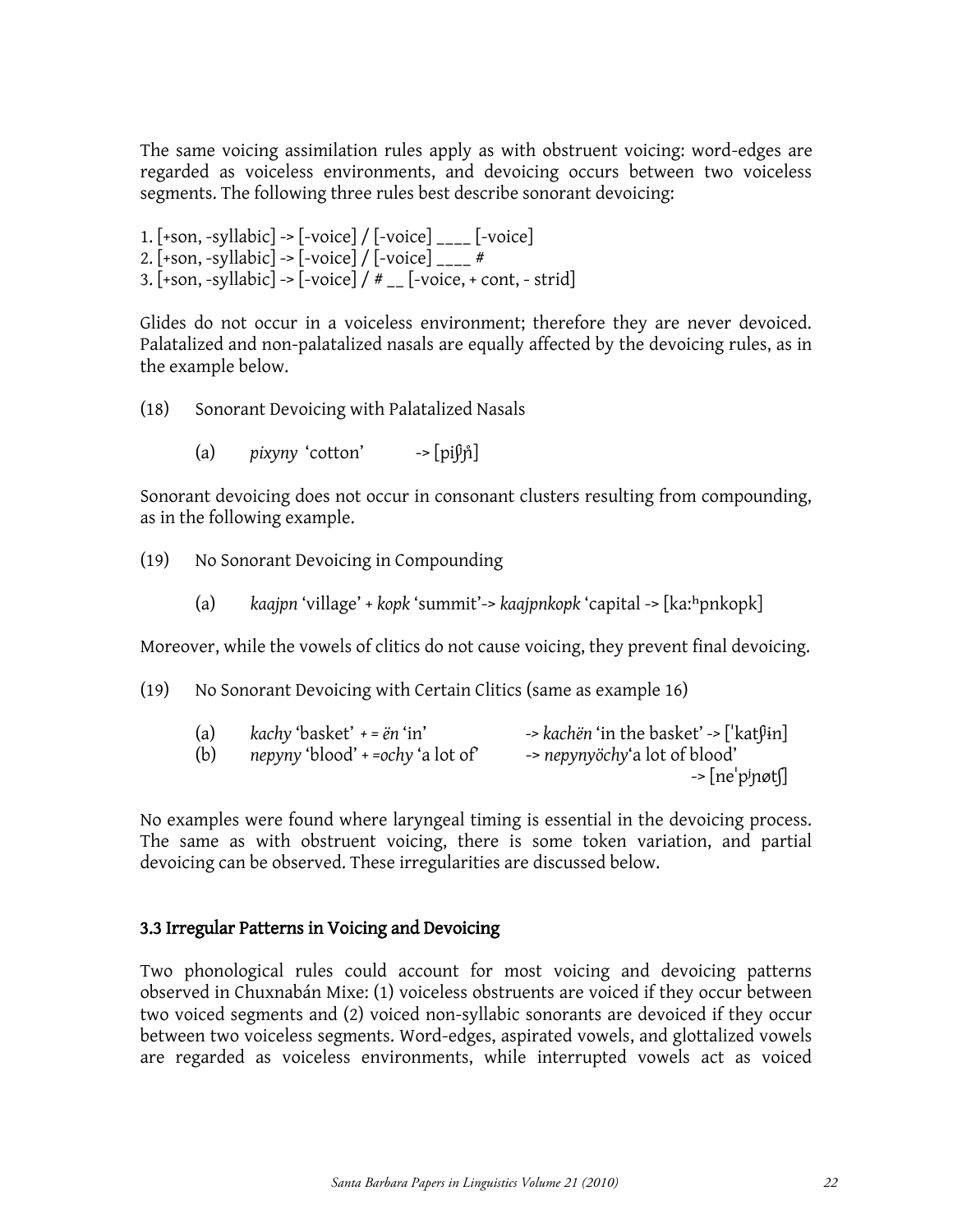segments. In fact, the two processes could be explained using one simple rule whereby consonants voice or devoice depending on their environment at both edges:

 $C \rightarrow [\alpha \text{ voice}]/[\alpha \text{ voice}]_{\text{max}}[\alpha \text{ voice}]$ 

However, this rule poses problems in strings of three or more consonants which occur mostly in compounding. Certain words may suggest rule ordering (i.e. voicing occurs before devoicing), but the reverse order (devoicing before voicing) may apply in other instances. This is shown in the following example.

(20) Rule Ordering: Voicing before Devoicing

```
(a) poxm 'spider' + ta'aky 'to spin' -> poxmta'aky 'spiderweb' -> [poʂmˈdaˀajkʲ]
```
Hence, voicing seems to be only progressive and not regressive, and there is no devoicing in word-medial position. Moreover, there is some token and speaker variation. The following two examples have been observed with and without obstruent voicing and sonorant devoicing respectively.

(21) Token Variation

| (a) kaajpnkopk 'capital      | -> [kaːʰpnkopk]/[kaːʰpngopk]                            |
|------------------------------|---------------------------------------------------------|
| (b) <i>njot</i> 'my stomach' | $\rightarrow$ [nhot <sup>h</sup> ]/[nhot <sup>h</sup> ] |

This variation could also be triggered by careful speech whereby assimilation takes place in fast-paced or regular speech, but not in careful speech. In addition to speaker and token variation, an acoustic study reveals partial voicing and devoicing, thus obscuring these patterns even further. Partial voicing is illustrated in the spectrograms in Figures 2 and 3.

Other researchers have noticed similar irregular patterns for other Mixean varieties (Bickford 1985; Crawford 1963; Dieterman 2008; Ruiz De Bravo Ahuja 1980; Schoenhals and Schoenhals 1982; Van Haitsma and Van Haitsma 1976; Wichmann 1995). Van Haitsma (1976) mentions occasional word-final voicing of obstruents after long and interrupted vowels, in certain word-final clusters, and in cases where stem-final /w/ is dropped before /p/. Word-final voicing has not been observed in Chuxnabán Mixe.

The above described irregularities point to a sound change in progress where this type of variation would be expected. Furthermore, partial voicing and devoicing confirms the idea of a gradual change.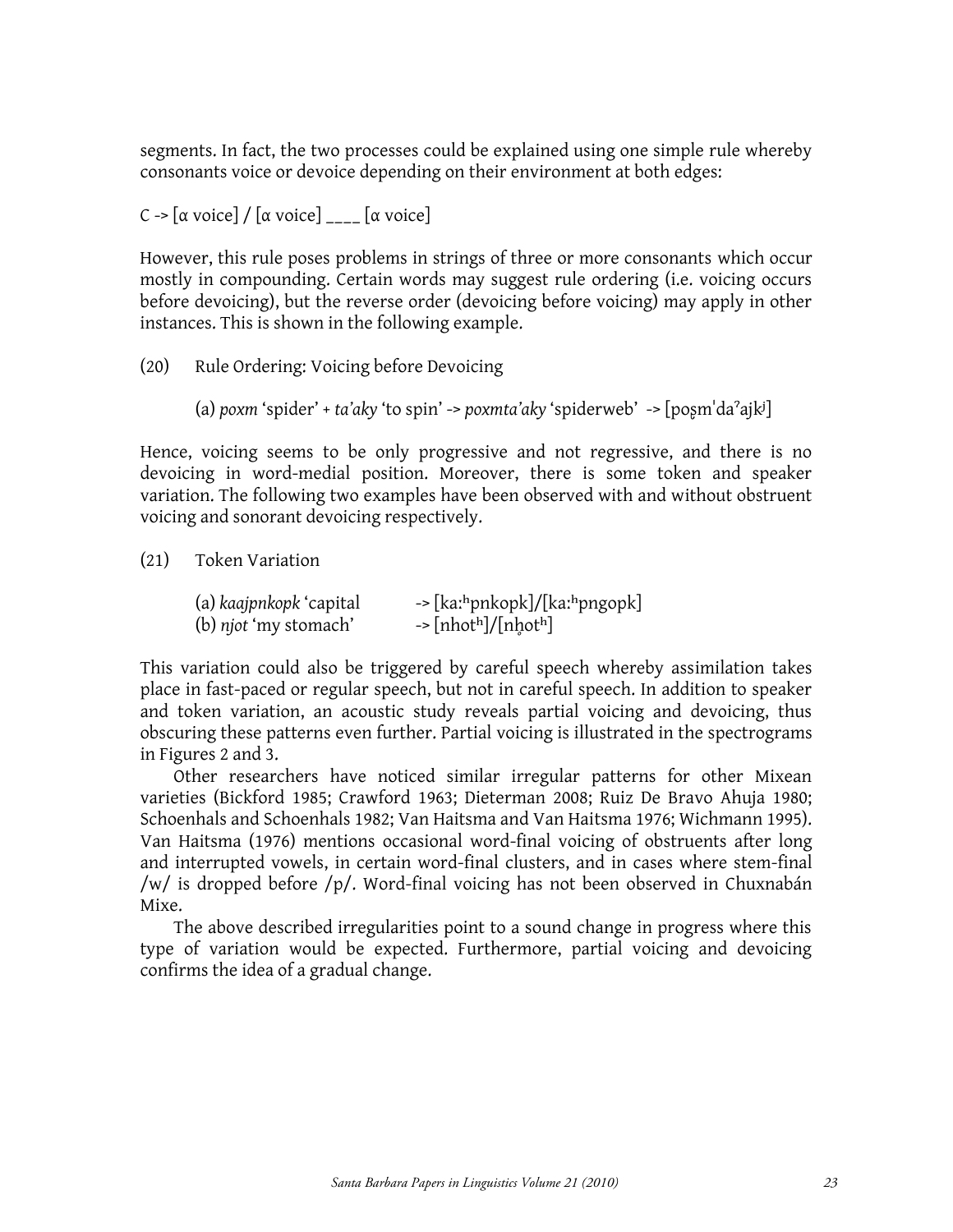

Figure 3: Partial voicing in *këtseychaa* 'chicken egg'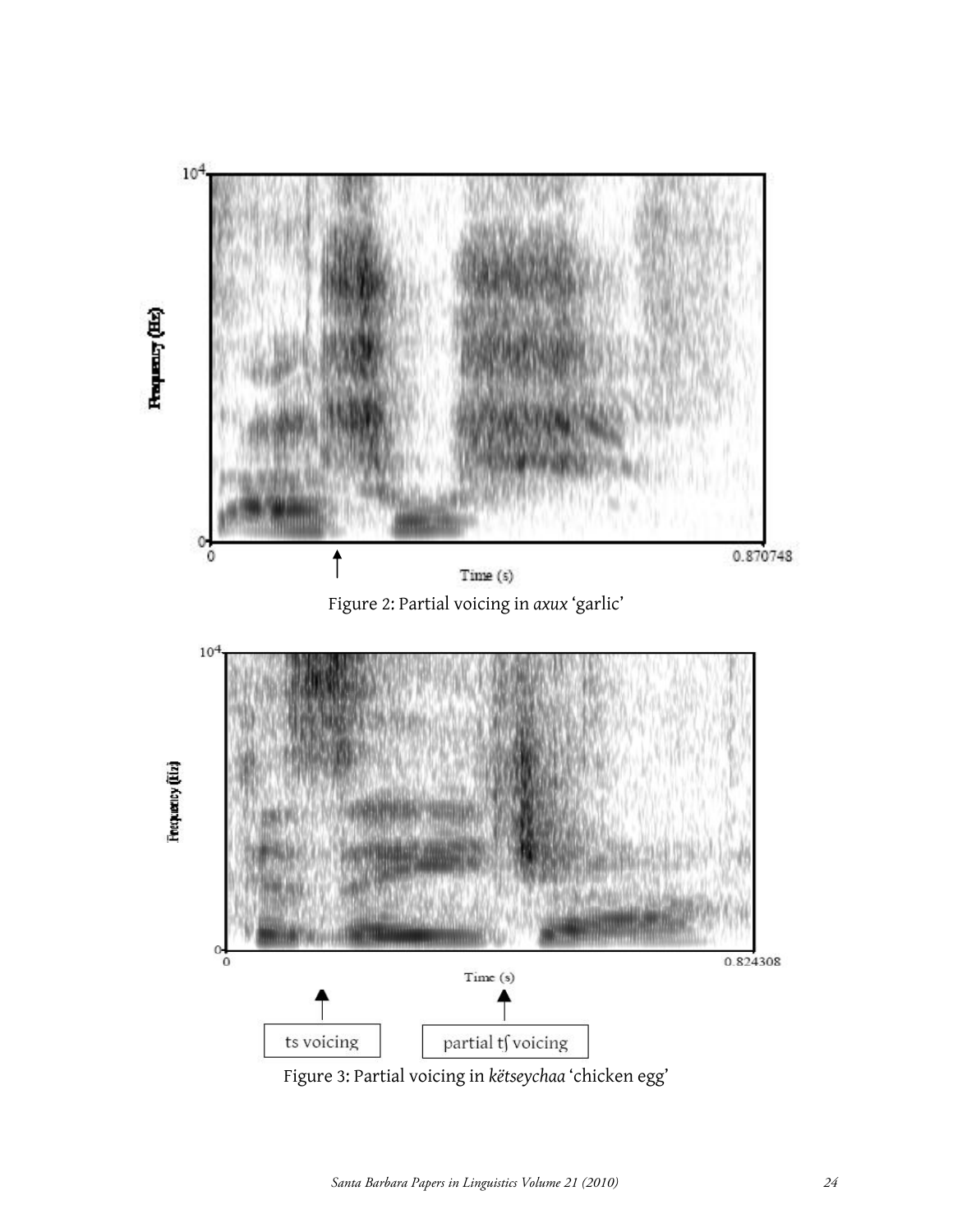#### 4. Nasal Place Assimilation

Nasal place assimilation has also been reported for a number of Mixean languages (Crawford 1963; Dieterman 2008; Schoenhals and Schoenhals 1982; Van Haitsma and Van Haitsma 1976). Van Haitsma and Van Haitsma (1976) states that nasal place assimilation occurs in words other than verbs, and that there is some speaker variation. Similarly, in Chuxnabán Mixe nasal place assimilation shows irregular patterns, including token and speaker variation. For example, the morpheme-final alveolar nasal /n/ sometimes assimilates to the following stop /p, t, k/ in place of articulation. This can be summarized as follows:

$$
/n/ = [n]/_{---}/t/
$$
  
\n $/n/ = [m]/_{---}/p/$   
\n $/n/ = [n]/_{---}/k/$ 

or:

n ->  $[\alpha$  place] / \_\_\_\_ [-sonorant, α place]

The following examples illustrate this process.

(22) Nasal Place Assimilation

| (a) tun 'to work', but tun + = $p\ddot{e}$ | -> tumpë 'worker'                       |
|--------------------------------------------|-----------------------------------------|
| (b) miin 'to come', but miin $+ -p$        | -> miimp 'I come'                       |
| (c) wiin 'eye', but wiin $+ki'ix$          | -> wiinki'ix 'dark circles around eyes' |
|                                            | $\rightarrow$ [wiːŋˈgi <sup>?</sup> iʂ] |

Generally, this process only occurs in morpheme-final position, therefore preserving the contrast found in the person prefixes  $n$ - '1<sup>st</sup> person' and  $m$ - '2<sup>nd</sup> person'. However, occasionally nasal place assimilation is also noted in this position, as in the following example.

(23) Nasal Place Assimilation Word-initially

(a) *npa'ak* 'my sweet' [mbaˀak].

Following Dieterman (2008), the alveolar nasal could be regarded as an archiphoneme in morpheme-final position, always assimilating in place of articulation to the following segment. Dieterman (2008) shows for the related Isthmus Mixe that nasal place assimilation only occurs in morpheme-final position, preserving the contrast found in the person markers *n-* and *m-* word-initially. Generally, the same occurs in Chuxnabán Mixe, but there is some variation as shown in example (23). The following examples illustrate how Dieterman's findings also apply to Chuxnabán Mixe.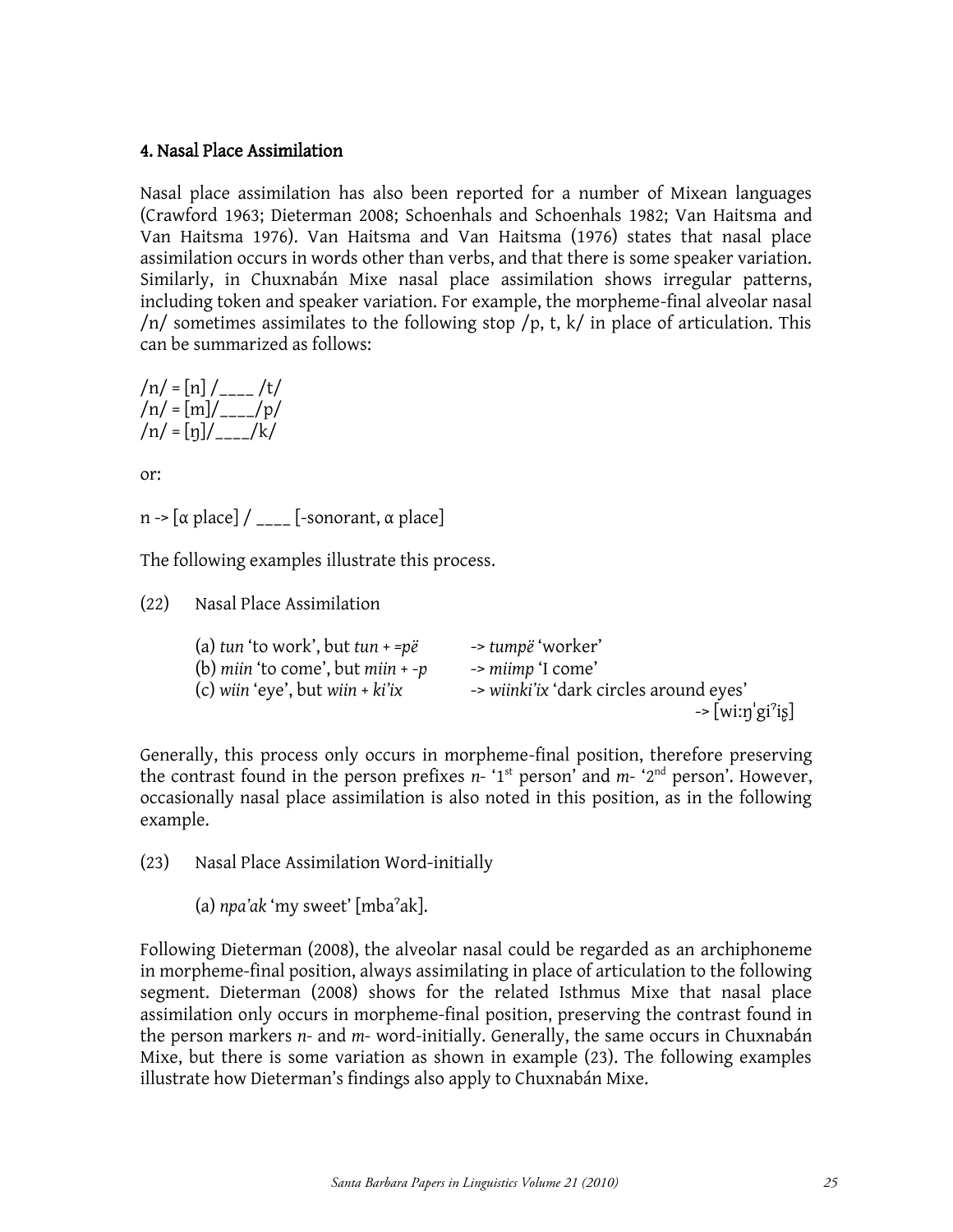(24) No Nasal Place Assimilation Word-initially

| (a) $n - 1$ <sup>st</sup> person' + pak 'pigeon' | -> npak 'my pigeon' [nbak]    |  |
|--------------------------------------------------|-------------------------------|--|
| (b) $m - 2nd$ person' + tëts 'tooth'             | -> mtëts 'your tooth' [mdits] |  |

The fact that occasionally nasal place assimilation is also noted in this position points to a sound change in progress, the same as with voicing and devoicing. Moreover, nasal place assimilation does not occur with the bilabial nasal /m/ in morpheme-final position, as shown below.

(25) No Nasal Place Assimilation Morpheme-finally with  $/m/$ 

| (a) poxm 'spider' + $ta'aky$ 'to spin' | -> poxmta'aky 'spiderweb' [poşm'da'ajk <sup>j</sup> ]     |  |
|----------------------------------------|-----------------------------------------------------------|--|
| (b) atsem 'pig' + tsu'uch 'meat'       | -> atsëmtsu'uch 'pork meat' [adzimdzu'ut]                 |  |
| (c) tsa'am 'plaintain' + $key$ 'tree'  | -> tsa'amkepy 'plaintain part' [tsa'am'gep <sup>j</sup> ] |  |

#### 5. Summary and Conclusions

Obstruent voicing, sonorant devoicing, and nasal place assimilation are common to Mesoamerica and regarded as defining traits of this linguistic area (Campbell et al. 1986). The same as in Chuxnabán Mixe, they occur in other Mixean languages. This paper has demonstrated that phonological rules alone can not explain these assimilatory processes given the irregular patterns and given the speaker and token variation. Rather, these irregularities indicate a sound change in progress where variation is expected. Sound change can be phonetically and lexically gradual. Lexical irregularities occur in token and speaker variation. Phonetic irregularities manifest in partial voicing or devoicing. Chuxnabán Mixe exhibits thus both, lexically and phonetically gradual sound change. A closer look reveals that phonemically relevant places, such as the person prefixes, are more resistant to the assimilation processes. Similar observation have been reported for the related Sayula Popoluca (Rhodes 2004). In Sayula, Rhodes notes that obstruent voicing is stress-sensitive; this has not been observed for Chuxnabán Mixe. Only sound changes that are complete can show regular patterns; the system present in Chuxnabán Mixe is clearly dynamic.

This work intends to advance the study of Mixean languages manifesting similar patterns and to lay the ground for future phonological analyses of this and other Mesoamerican languages. Further studies are needed to fully understand these assimilatory processes and what influences their variation. For example, more affixes and clitics need to be studied and the factors impacting full versus partial voicing or devoicing need to be analyzed. Furthermore, an exemplar model could be applied examining the paths of change by analyzing the frequency of occurrence of the observed patterns. Moreover, an optimality theory approach ranking the identified constraints may shed some further light on these processes.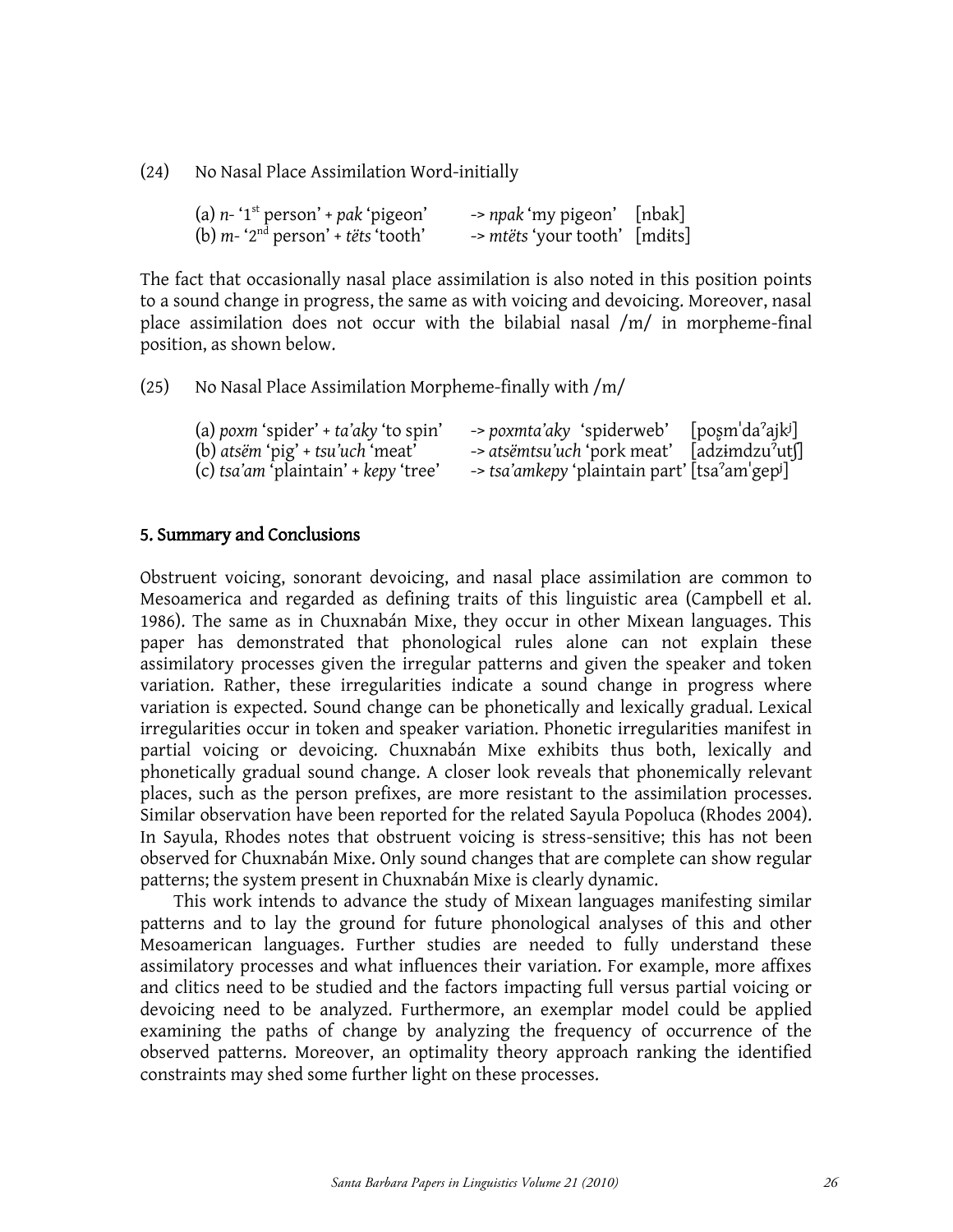### 6. References

- Bickford, Albert J. 1985. 'Fortis/lenis consonants in Guichicovi Mixe: a preliminary acoustic study.' *Work Papers of the Summer Institute of Linguistics*, University of North Dakota 29: 195-207.
- Campbell, Lyle, Terrence Kaufman, Thomas C. Smith-Stark. 1986. 'Meso-America as Linguistic Area'. *Language*, Vol. 62, No. 3. 530-570.
- Chomsky, Noam and Morris Halle. 1968. The Sound Pattern of English. MIT Press.
- Crawford, John Chapman. 1963. *Totontepec Mixe Phonotagmemics*. Summer Institute of Linguistics, No. 8. University of Oklahoma.
- De La Grasserie, Raoul. 1898 (reprint 1968). *Langue Zoque et Langue Mixe: Grammaire, Dictionnaire*. Biliothèque Linguistique Américaine, Tome XXII. Paris. (Reprint: Kraus. Nendeln, Liechtenstein).
- Dieterman, Julia. 200*8. Secondary palatalization in Isthmus Mixe: a phonetic and phonological account*. Summer Institute of Linguistics, Dallas, Texas.
- Hoogshagen, Searle. 1959. Three contrastive vowel lengths in Mixe. *Zeitschrift für Phonetik und allgemeine Sprachwissenschaft 12*: 111-15.
- Hoogshagen Noordsy, Searle And Hilda Halloran Hoogshagen. 1997. *Diccionario Mixe de*  Coatlán Oaxaca. Summer Institute of Linguistics. 2<sup>nd</sup> edition (1<sup>st</sup> edition 1993). Mexico.
- INEA (Instituto Nacional para la Educación del los Adultos). 1994. *Ayuk Ja'jy Y'ayuujk*. *Libro del Adulto, Población Mixe (Parte Baja)*. [http://cdi.gob.mx/index.php?id\\_seccion=519.](http://cdi.gob.mx/index.php?id_seccion=519)
- INEA (Instituto Nacional para la Educación del los Adultos). 1997. *Ayuk Ja'jy Y'ayuujk*. *Libro del Adulto, Población Mixe (Parte Alta)*.

[http://cdi.gob.mx/index.php?id\\_seccion=519.](http://cdi.gob.mx/index.php?id_seccion=519)

- INEA (Instituto Nacional para la Educación del los Adultos). 1997. *Instructivo del Alfabetizador. Población Mixe, Oaxaca*. [http://cdi.gob.mx/index.php?id\\_seccion=519.](http://cdi.gob.mx/index.php?id_seccion=519)
- Jany, Carmen. 2006. Vowel Length and Phonation Contrasts in Chuxnabán Mixe. *Santa Barbara Papers in Linguistics 18: Proceedings from the 9th Annual Workshop on Native American Languages*. University of California, Santa Barbara.
- Jany, Carmen. 2007. Phonemic versus phonetic correlates of vowel length in Chuxnabán Mixe. *Berkeley Linguistic Society Proceedings 33S: Languages of Mexico and Central America*. University of California, Berkeley.
- Ladefoged, Peter And Ian Maddieson. 1996. *The Sounds of the World's Languages*. Blackwell, Malden, MA.
- Rhodes, Richard A. 2004. *Ongoing Sound Change in Sayula Popoluca*. Draft paper from 42nd CAIL, Boston, MA.
- Romero-Méndez, Rodrigo. 2008. *A Referenc Grammar of Ayutla Mixe (Tukyo'm Ayuujk)*. Dissertation, SUNY Buffalo.
- Ruiz De Bravo Ahuja, Gloria. 1980. *Mixe Tlahuitoltepec, Oaxaca*. Archivo de Lenguas Indígenas de México.
- Schoenhals, Alvin and Louise C. Schoenhals 1982. *Vocabulario Mixe de Totontepec*. Summer Institute of Linguistics. 2<sup>nd</sup> edition (1<sup>st</sup> edition 1965). Hidalgo, Mexico.